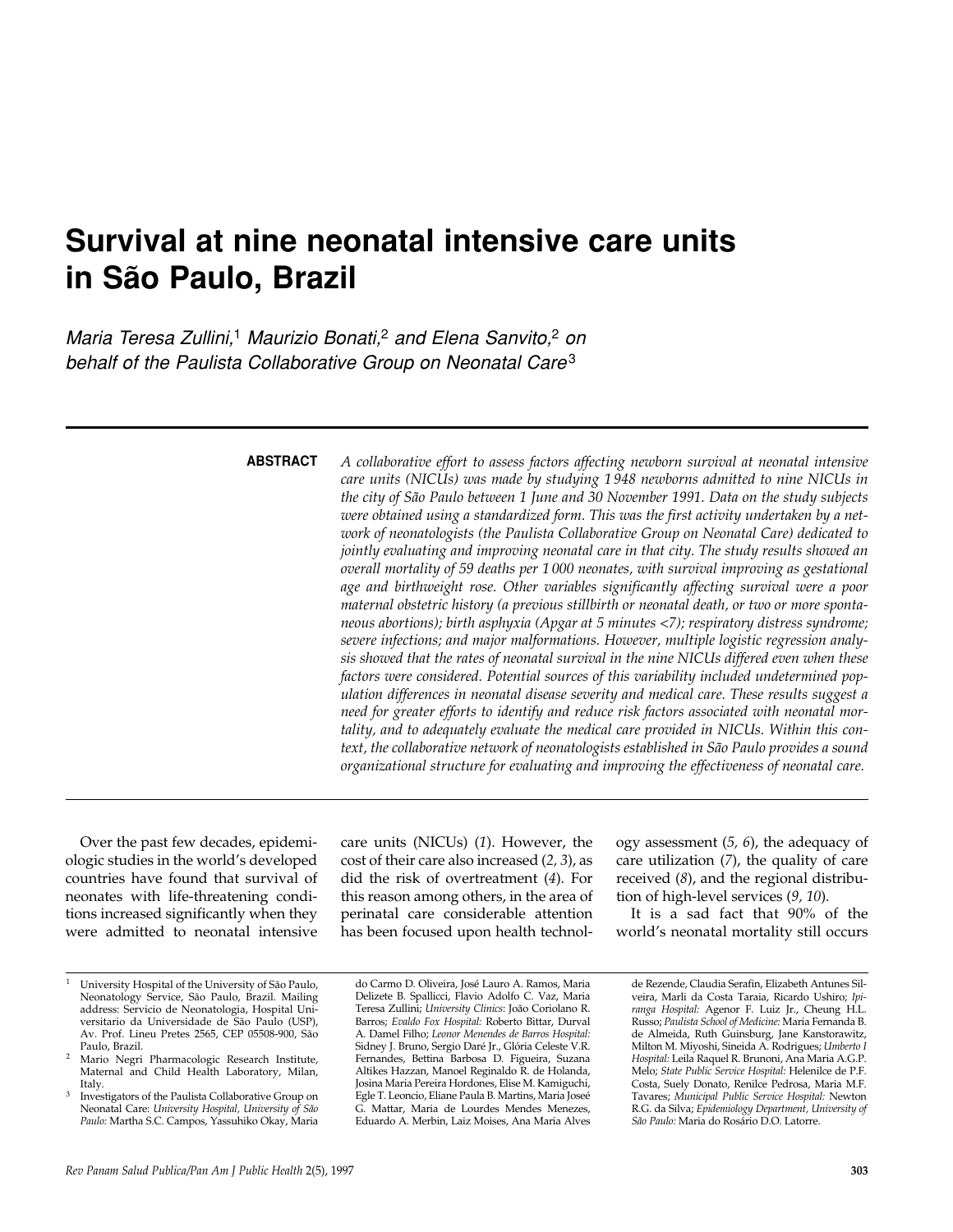in developing countries (*11*), where resources are meager and health technology assessment has different priorities—in terms of the level of care provided, the variables and risk factors involved, and the cultural acceptability of diverse infant care practices (*12–16*).

In Brazil, a country of contrasts with over 150 million inhabitants, it is estimated that perinatal mortality is 35 deaths per 1 000 births, one of the highest in the Latin America and Caribbean area, higher than perinatal mortality in a number of other countries with similar levels of development (*11*). This may be partly explained by the fact that the richest 20% of the population has roughly 26 times the income of the poorest 20%, one of the largest income gaps of this sort in the world (*17*). Within the health sector, this gap appears reflected in a virtual absence of tertiary public health care facilities and poorly equipped or nonexistent health centers (*18*).

Since perinatal care in Brazil has not been well documented (*19–21*), the present survey was planned at a time when national health care policies needed to be redefined (*18*). Like other groups of facilities that have undertaken perinatal research elsewhere (*22, 23*), the Paulista Collaborative Group on Neonatal Care is a voluntary network of neonatal intensive care units in São Paulo that was established to perform collaborative clinical research in this field. As a first step in organizing the network, each participating unit collected basic demographic and outcome information for infants admitted to the unit over a six-month period.

This report summarizes the results for high-risk babies admitted to the nine participating units and assesses the degree of association between survival and a number of potentially related clinical variables (*14, 24*), as well as the degree of association between survival and treatment at different units after adjusting for statistically significant factors. It is our impression that this collaborative initiative and the results obtained could help to provide a sound basis for systematically evaluating neonatal care and for planning research and other activities at São Paulo's NICUs.

## **METHODS**

The study population included all hospital-delivered neonates in the nine participating level III NICUs (then staffed and equipped to provide intensive care, including respiratory support by mechanical ventilation) in the city of São Paulo (*25*) during the sixmonth period from 1 June through 30 November 1991. Three of the NICUs were in university hospitals, five were in university-affiliated hospitals, and one was in a general hospital. The NICUs, providing both intensive and intermediate care, had from 35 to 50 beds.

Within each unit, the survey was conducted by the same individual(s) (one or more registered nurses or physicians) for the entire study period, using a pretested standardized data form and instructions agreed upon in advance by all participants. The center coordinating the survey reviewed the filled-out forms for completeness and internal consistency. A computer program was employed to validate the data's intrinsic consistency by crosschecking dates, diagnoses, and patient management.

Maternal and infant hospital records were reviewed for demographic data, medical and obstetric histories, the course of pregnancy and delivery, and complications occurring during hospitalization (*22*). For purposes of the study, a poor obstetric history was defined as one involving a stillbirth, a neonatal death, or two or more spontaneous abortions. Premature rupture of the membranes was defined as rupturing of the fetal membranes at least 24 hours before the onset of labor. Gestational age was estimated by the time of the mother's last menstrual period, ultrasound assessment of the fetus, or both, and was confirmed by clinical examination of the newborn. A smallfor-gestational-age infant was defined as one having a birthweight below the

10th percentile for its gestational age and sex using the Denver reference curve. Birth asphyxia was assumed for any newborn with an Apgar score of less than 7 at 5 minutes. Respiratory distress syndrome was diagnosed on the basis of clinical signs and radiology, intraventricular hemorrhage by ultrasonography or autopsy, severe infections on the basis of positive cultures and clinical signs, and major (life-threatening) malformations by clinical signs or instrumentally.

Quantitative estimates of the effects of various covariables (such as gender, labor and delivery variables, and pathologic events) were obtained using odds ratios (OR) and 95% confidence intervals (CI). The test of statistical significance for contingency tables was based on the usual  $\chi^2$  value comparing observed with expected numbers of events.

Where appropriate, potential confounding effects were controlled for using stratification and the Mantel-Haenszel procedure. Data management and analyses were accomplished using the EPI Info 6 software package. Logistic regression analysis was done for neonatal survival outcome considering birthweight, gestational age, poor maternal obstetric history, birth asphyxia, respiratory distress syndrome, severe infections, and major malformations as predictor variables, using the SPSS software on a VAX 6 410 computer. Stepwise selection procedure and the log likelihood test were used to define the best model fitting the data. Rank order correlations between neonatal survival and the number of infants at each NICU were analyzed using the Spearman rank correlation coefficient.

# **RESULTS**

Out of 10 135 newborns delivered at the study hospitals just before or during the survey period, a total of 1 948 weighing 500–5 620 g were admitted to the nine participating NICUs during this period. Demographic and clinical characteristics of these infants and their mothers are presented in Table 1.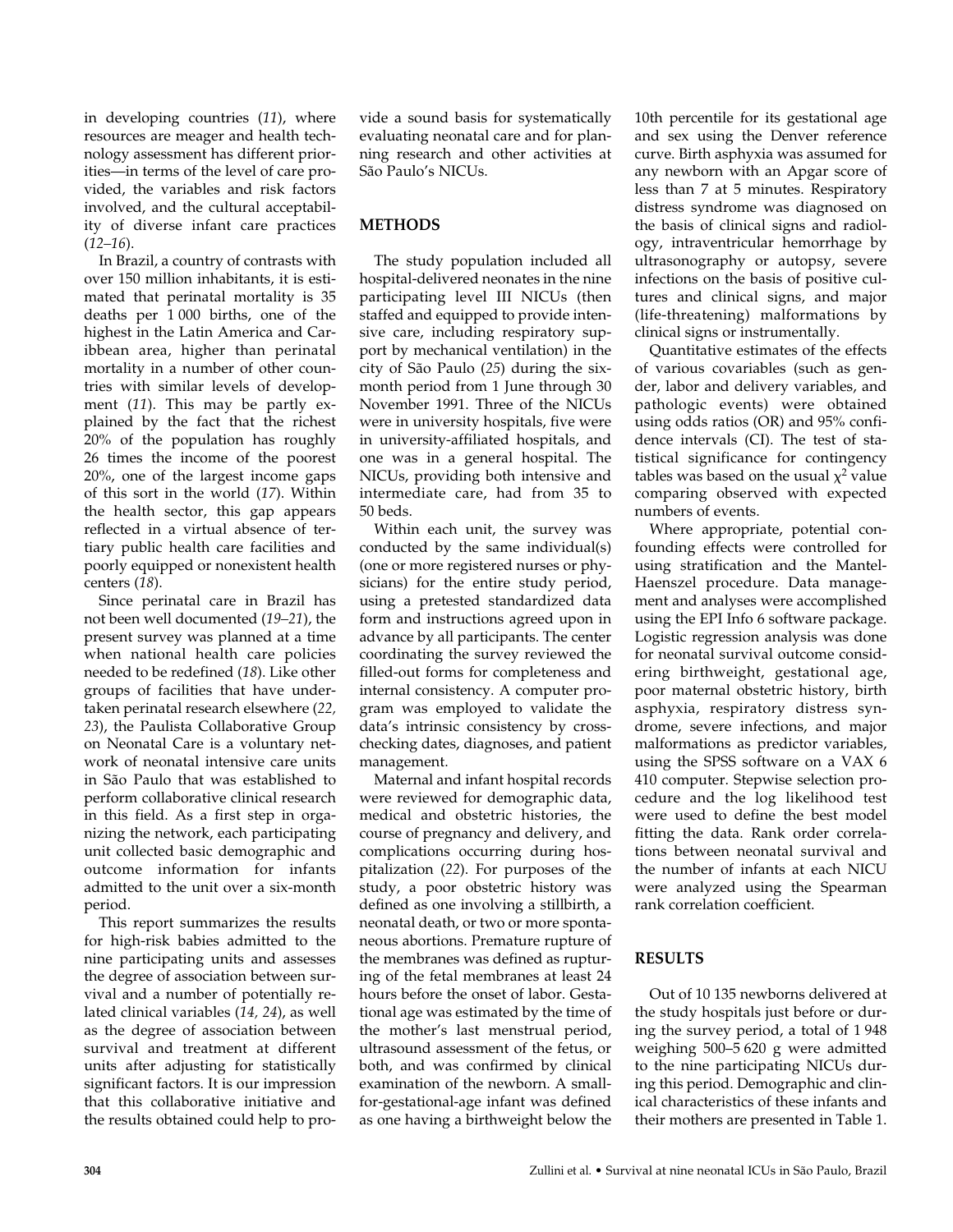|                                                                     |                          | Neonatal intensive care unit |                   |                   |                   |                   |                      |                     |                     |                     |
|---------------------------------------------------------------------|--------------------------|------------------------------|-------------------|-------------------|-------------------|-------------------|----------------------|---------------------|---------------------|---------------------|
|                                                                     | Total                    | 1 <sup>a</sup>               | 2a                | 3 <sup>a</sup>    | 4 <sup>b</sup>    | 5 <sup>a</sup>    | 6 <sup>b</sup>       | 7 <sup>b</sup>      | 8 <sup>a</sup>      | 9c                  |
| Infant data:                                                        |                          |                              |                   |                   |                   |                   |                      |                     |                     |                     |
| No. of newborns delivered<br>at the study hospitals                 | 10 135                   | 1 3 6 3                      | 1 2 1 8           | 1 983             | 1 5 3 6           | 738               | 1 0 2 7              | 1 0 1 0             | 341                 | 919                 |
| No. of newborns admitted to                                         |                          |                              |                   |                   |                   |                   |                      |                     |                     |                     |
| the nine participating NICUs<br>Mean birthweight                    | 1 948                    | 330                          | 319               | 271               | 268               | 232               | 180                  | 171                 | 113                 | 64                  |
| in grams, $±1$ SD <sup>d</sup><br>No. of newborns with very         | 2 682±845                | 3 010±745                    | 2710±855          | 2 650±750         | 2720±865          | 2570±830          | 2 950 ±800           | 2 300±840           |                     | 2 120±860 2 500±765 |
| low birthweight, $<$ 1 500 g<br>Mean gestational                    | 180                      | 11                           | 27                | 19                | 17                | 27                | 10                   | 33                  | 29                  | $\overline{7}$      |
| age in weeks, ±1 SD<br>Sex (M/F/unrecorded)                         | 37±3<br>1 093/842/<br>13 | $38\pm3$<br>194/135/1        | 37±3<br>180/136/3 | 37±3<br>156/115/0 | 37±3<br>156/105/7 | 37±3<br>127/104/1 | $38\pm3$<br>103/77/0 | $36 + 3$<br>90/80/1 | $35\pm3$<br>57/56/0 | 37±3<br>30/34/0     |
| No. of newborns                                                     |                          |                              |                   |                   |                   |                   |                      |                     |                     |                     |
| small for gestational age<br>No. of newborns<br>with birth asphyxia | 280                      | 23                           | 55                | 28                | 40                | 35                | 17                   | 39                  | 32                  | 11                  |
| (Apgar score at 5 min <7)                                           | 242                      | 25                           | 58                | 33                | 35                | 37                | 8                    | 20                  | 19                  | $\overline{7}$      |
| No. of neonatal deaths                                              | 124                      | $\overline{7}$               | 22                | 9                 | 18                | 19                | 11                   | 19                  | 11                  | 8                   |
| Maternal data:                                                      |                          |                              |                   |                   |                   |                   |                      |                     |                     |                     |
| Mean age in years, $±1$ SD<br>No. of mothers with                   | $27 + 6.5$               | $28\pm 6$                    | $26 + 7$          | $27 + 6$          | $25\pm 6$         | $28 + 6$          | $28\pm 6$            | $27 + 7$            | $27\pm 6$           | $28 + 7$            |
| disease during pregnancy <sup>e</sup><br>No. of mothers with        | 1 2 8 0                  | 90                           | 266               | 259               | 121               | 212               | 82                   | 115                 | 97                  | 38                  |
| poor obstetric histories                                            | 141                      | 14                           | 16                | 15                | 21                | 17                | 13                   | 16                  | 25                  | 4                   |
| Delivery data:<br>Vaginal delivery/                                 |                          |                              |                   |                   |                   |                   |                      |                     |                     |                     |
| cesarean section                                                    | 1 569/379                | 234/96                       | 240/79            | 208/63            | 241/27            | 183/49            | 154/26               | 152/19              | 106/7               | 51/13               |
| Multiple births                                                     | 118                      | 14                           | 17                | 15                | 22                | 18                | 2                    | 12                  | 16                  | 2                   |
| Preterm, <37 weeks<br>Premature rupture                             | 696                      | 66                           | 105               | 102               | 95                | 91                | 43                   | 93                  | 74                  | 27                  |
| of membranes, ≥24 hours                                             | 172                      | 13                           | 26                | 42                | 27                | 12                | 6                    | 28                  | 14                  | 4                   |

**TABLE 1. Maternal, delivery, and physical characteristics of the 1 948 study infants admitted to the nine participating neonatal intensive care units in São Paulo, Brazil, during the period 1 June–30 November 1991**

<sup>a</sup> University hospital.

<sup>b</sup> University-affiliated hospital.

<sup>c</sup> General hospital.  $d$  SD = standard deviation.

<sup>e</sup> Both preexisting maternal diseases (i.e., hypertension, renal disease, epilepsy, diabetes mellitus) and diseases arising during pregnancy (i.e., severe infections).

Of all the 1 948 infants, 1 824 (94%) were discharged alive from the NICU and 124 (6%) died. Of the 124 who died, 92 perished within the first week after birth (early neonatal mortality), 23 died between 8 and 27 days after birth (late neonatal mortality), and 9 died after surviving 28 days or more (postneonatal mortality). Neonatal survival at individual intensive care units ranged from 88% to 98%, the differences between individual units being significant ( $\chi^2$  = 31.4, *P* < 0.0005).

As expected, there was a clear trend toward reduced neonatal mortality as birthweight increased and also as gestational age increased (a contingency table is available from the authors on request). From the  $\chi^2$  associated with stepwise introduction of the independent variables in the logistic regression analysis, a model in which gestational age was the only independent variable could be improved by the addition of birthweight as the second independent variable, although gestational age was a better predictor of neonatal survival than birthweight. A combination of gestational age <32 weeks and birthweight <700 g was uniformly fa-

tal (for seven newborns) whereas 97% (1 725/1 773) of the study infants born at ≥37 weeks or with birthweights ≥1 500 g survived.

For purposes of analysis, the study infants were classified into two groups according to birthweight and gestational age: those considered premature infants with very low birthweights (born at <37 weeks of gestation with a birthweight <1 500 g) and all of the other study infants (those born at ≥37 weeks of gestation or with a birthweight  $\geq 1500$  g). These two groups were used in univariate analyses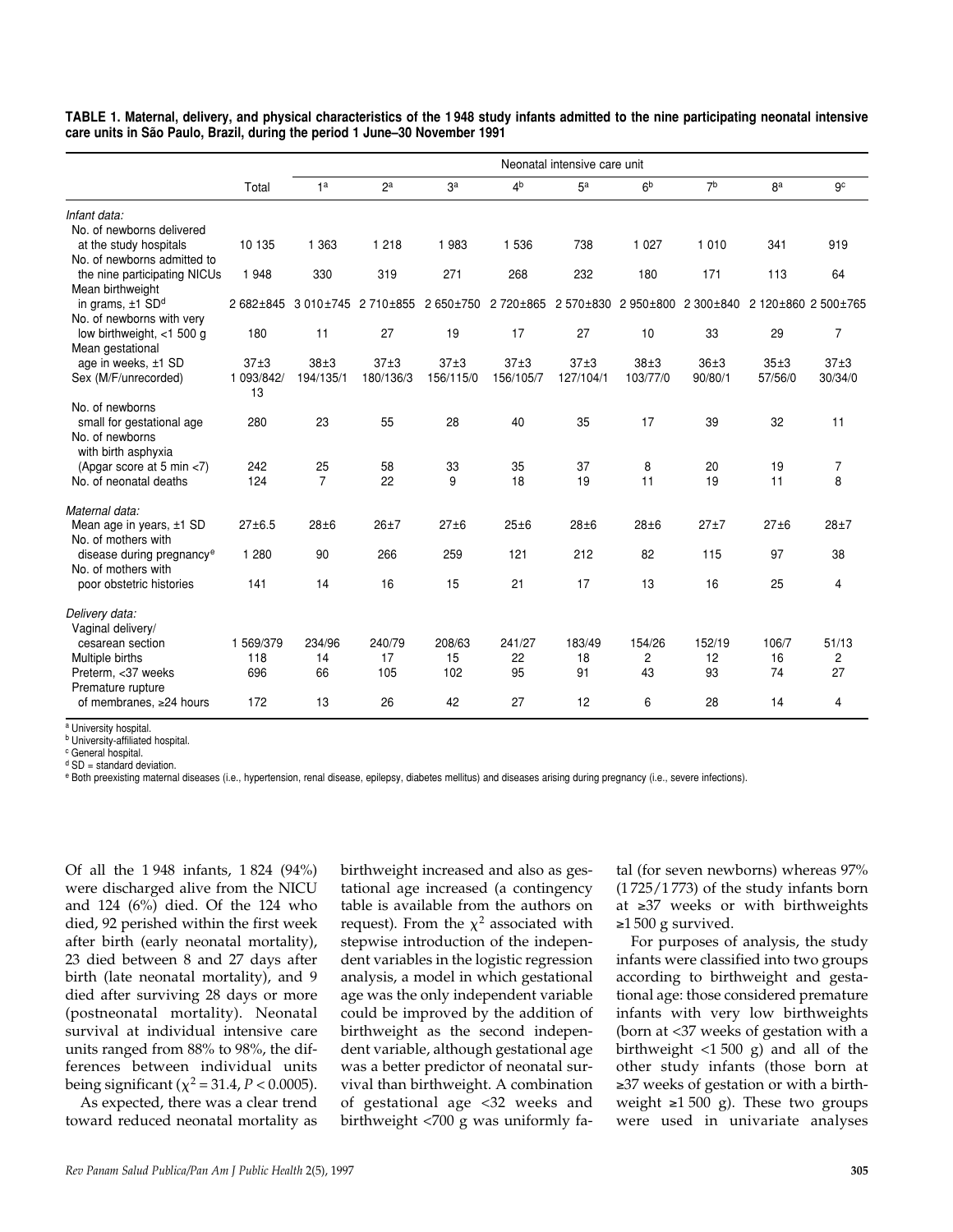(Table 2) to assess relationships between neonatal survival and a number of variables reportedly associated with survival of NICU populations. A significant inverse association was found between study infant survival and a poor maternal obstetric history; however, no significant associations were found between survival and hypertension during pregnancy or any of several labor and delivery variables (premature rupture of the fetal membranes, multiple gestation, or cesarean versus vaginal delivery). Regarding newborn-related variables, no significant associations were found between survival and sex, size for gestational age, or intraventricular hemorrhage; but significant inverse associations were found between survival and babies with respiratory distress syndrome or severe infections; and even stronger inverse associations were found between survival and birth asphyxia or major malformations.

The combined effects of gestational age, birthweight, poor obstetric history, birth asphyxia, respiratory distress syndrome, severe infection, and major malformation were evaluated in a multiple logistic regression model that adequately fit the data  $(P < 0.001)$ . With the exception of respiratory distress syndrome, all the variables were jointly significant in the directions expected (Table 3).

The probability of survival at 28 days of life was estimated for each infant, and these probabilities were summed for all of the study infants in each of the nine participating NICUs. The percentage differences found between the observed and expected number of survivors in each unit (Table 4) indicate that survival rates varied by as much as 10% (−7.0% to +3.0%) from one NICU to another and that these differences were not due to the possible confounding effects of gestational age, birthweight, poor obstetric history, birth asphyxia, severe infections, or major malformations.

No significant rank order correlations were found between infant survival and the number of infants in the NICU.

**TABLE 2. Study infants in two groups (those 175 born after less than 37 weeks of gestation with birthweights under 1 500 grams and all of the other study infants) showing the influence of 11 variables upon survival. For each variable listed, the first line shows the percentage surviving (number surviving/total) with that variable; the second line shows the percentage surviving without it; the third line shows the odds ratio (OR); and the fourth line shows the 95% confidence interval (95% CI)**

|                                                  | Infants born<br>at <37 weeks with | Infants born<br>at ≥37 weeks or with |                                    |  |
|--------------------------------------------------|-----------------------------------|--------------------------------------|------------------------------------|--|
| Variable                                         | birthweight $<$ 1500 g            | $\geq$ 1500 g birthweight            | Total                              |  |
| Poor obstetric history                           |                                   |                                      |                                    |  |
| $(\chi^2 = 6.61; P = 0.01)^{a}$                  |                                   |                                      |                                    |  |
| Yes                                              | 59% (10/17)                       | 92% (114/124)                        | 88% (124/141)                      |  |
| No<br>OR <sup>b</sup>                            | 63% (100/158)<br>0.83             | 98% (1 609/1 649)<br>0.28            | 95% (1 709/1 807)<br>0.45          |  |
| 95% CI                                           | $0.27 - 2.60$                     | $0.13 - 0.63$                        | $0.22 - 0.84$                      |  |
| Hypertension during pregnancy:                   |                                   |                                      |                                    |  |
| Yes                                              | 65% (32/49)                       | 98% (286/292)                        | 93% (318/341)                      |  |
| No                                               | 62% (78/126)                      | 97% (1 437/1 481)                    | 94% (1 515/1 607)                  |  |
| OR                                               | 1.16                              | 1.46                                 | 1.28                               |  |
| 95% CI                                           | $0.55 - 2.46$                     | $0.59 - 3.88$                        | $0.73 - 2.28$                      |  |
| Premature rupture of membranes:                  |                                   |                                      |                                    |  |
| Yes                                              | 67% (32/48)                       | 96% (119/124)                        | 88% (151/172)                      |  |
| No<br>OR                                         | 61% (78/127)<br>1.26              | 97% (1 604/1 649)<br>0.67            | 95% (1 682/1 776)<br>1.03          |  |
| 95% CI                                           | $0.59 - 2.68$                     | $0.25 - 1.95$                        | $0.55 - 1.94$                      |  |
| Multiple births:                                 |                                   |                                      |                                    |  |
| Yes                                              | 63% (12/19)                       | 95% (94/99)                          | 90% (106/118)                      |  |
| No                                               | 63% (98/156)                      | 97% (1 629/1 674)                    | 94% (1 727/1 830)                  |  |
| OR                                               | 1.01                              | 0.52                                 | 0.75                               |  |
| 95% CI                                           | $0.95 - 3.04$                     | $0.19 - 1.53$                        | $0.34 - 1.62$                      |  |
| Mode of delivery:                                |                                   |                                      |                                    |  |
| Cesarean                                         | $33\%$ (1/3)                      | 98% (368/376)                        | 97% (369/379)                      |  |
| Vaginal<br>OR                                    | 63% (109/172)<br>0.29             | 97% (1 355/1 397)<br>1.43            | 93% (1 464/1 569)<br>1.23          |  |
| 95% CI                                           | $0.01 - 4.17$                     | $0.64 - 2.32$                        | $0.59 - 2.64$                      |  |
| Sex: c                                           |                                   |                                      |                                    |  |
| Male                                             | 64% (57/89)                       | 97% (976/1 004)                      | 95% (1 033/1 093)                  |  |
| Female                                           | 61% (52/85)                       | 98% (739/757)                        | 94% (791/842)                      |  |
| OR                                               | 1.64                              | 0.85                                 | 1.15                               |  |
| 95% CI                                           | $0.81 - 3.35$                     | $0.45 - 1.60$                        | $0.72 - 1.81$                      |  |
| Small for gestational age:                       |                                   |                                      |                                    |  |
| Yes<br>No                                        | 61% (59/97)<br>65% (51/78)        | 96% (175/183)<br>97% (1 548/1 590)   | 84% (234/280)<br>96% (1 599/1 668) |  |
| OR                                               | 0.82                              | 0.59                                 | 0.73                               |  |
| 95% CI                                           | $0.42 - 1.60$                     | $0.26 - 1.39$                        | $0.43 - 1.23$                      |  |
| Birth asphyxia                                   |                                   |                                      |                                    |  |
| $(x^2 = 78.29; P < 0.001)$ : <sup>a</sup>        |                                   |                                      |                                    |  |
| Yes                                              | 44% (32/72)                       | 85% (145/170)                        | 73% (177/242)                      |  |
| No.                                              | 76% (78/103)                      | 98% (1 575/1 603)                    | 97% (1 653/1 706)                  |  |
| OR<br>95% CI                                     | 0.25<br>$0.12 - 0.50$             | 0.09<br>$0.05 - 0.17$                | 0.16<br>$0.09 - 0.23$              |  |
| Respiratory distress syndrome                    |                                   |                                      |                                    |  |
| $(x^2 = 22.17; P < 0.001)$ : <sup>a</sup>        |                                   |                                      |                                    |  |
| Yes                                              | 55% (44/80)                       | 87% (102/117)                        | 74% (146/197)                      |  |
| No                                               | 69% (66/95)                       | 98% (1 621/1 656)                    | 96% (1 687/1 751)                  |  |
| OR                                               | 0.54                              | 0.16                                 | 0.35                               |  |
| 95% CI                                           | $0.28 - 1.05$                     | $0.08 - 0.31$                        | $0.18 - 0.51$                      |  |
| Severe infections                                |                                   |                                      |                                    |  |
| $(x^2 = 16.88; P < 0.001)$ : <sup>a</sup><br>Yes | 57% (36/63)                       | 88% (109/124)                        | 78% (145/187)                      |  |
| No                                               | 66% (74/112)                      | 98% (1 614/1 649)                    | 96% (1 688/1 761)                  |  |
| OR                                               | 0.68                              | 0.16                                 | 0.40                               |  |
| 95% CI                                           | $0.35 - 1.36$                     | $0.08 - 0.31$                        | $0.21 - 0.59$                      |  |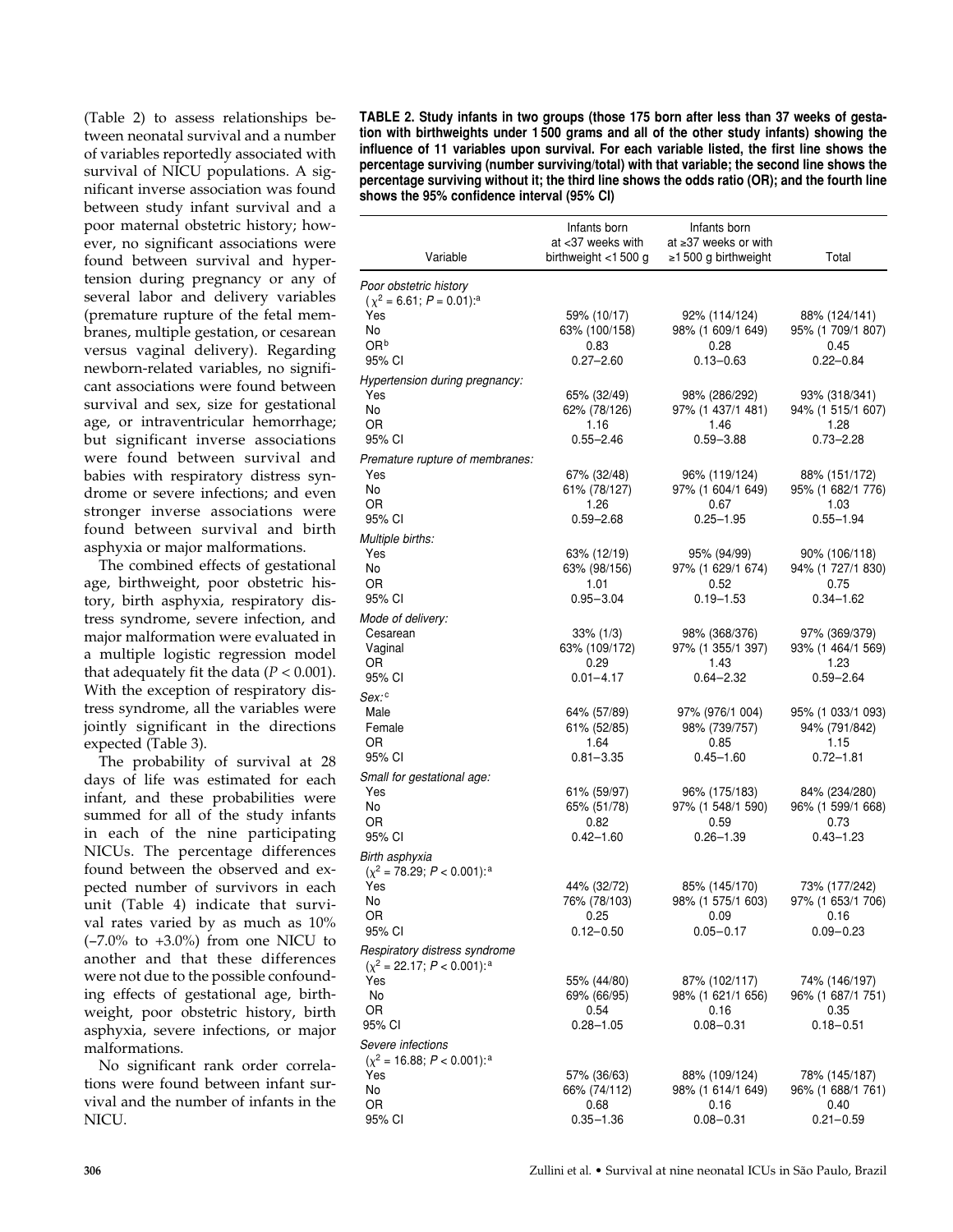#### **TABLE 2.** *(Continued)*

| Variable                                                                                              | Infants born<br>at $<$ 37 weeks with<br>birthweight $<$ 1500 g | Infants born<br>at $\geq$ 37 weeks or with<br>$\geq$ 1500 g birthweight | Total                                                     |
|-------------------------------------------------------------------------------------------------------|----------------------------------------------------------------|-------------------------------------------------------------------------|-----------------------------------------------------------|
| <b>Major malformations</b><br>$(x^2 = 56.15; P < 0.0001)$ : <sup>a</sup><br>Yes<br>No<br>0R<br>95% CI | $50\% (2/4)$<br>63% (108/171)<br>0.58<br>$0.06 - 5.97$         | 81% (62/77)<br>98% (1 661/1 696)<br>0.09<br>$0.04 - 0.18$               | 79% (64/81)<br>95% (1 769/1 867)<br>0.13<br>$0.05 - 0.21$ |
| Intraventricular hemorrhage:<br>Yes<br>N <sub>o</sub><br>OR.<br>95% CI                                | 61% (27/44)<br>63% (83/131)<br>0.92<br>$0.43 - 1.97$           | 88% (15/17)<br>97% (1 708/1 756)<br>0.21<br>$0.04 - 1.37$               | 69% (42/61)<br>95% (1 791/1 887)<br>0.78<br>$0.37 - 1.60$ |

<sup>a</sup> Mantel-Haenszel summary  $\chi^2.$ 

<sup>b</sup> The odds ratios for the first two columns are crude, while those for the last column (both groups combined) are weighted. <sup>c</sup> Infants whose sex was not recorded are not reflected in these data.

**TABLE 3. Multiple logistic regression model for the study infants that treats gestational age (23–45 weeks) and birthweight (500–5 620 g) as continuous variables and all other variables as dichotomous, taking the value of 1 if the condition is present and 0 otherwise; log likelihood test for goodness of fit:** *P* **< 0.001**

| Variable                        | <b>B</b> coefficient | Standard error | Odds ratio | 95%<br>confidence interval |
|---------------------------------|----------------------|----------------|------------|----------------------------|
| Gestational age                 | 0.1218               | 0.0313         |            |                            |
| <b>Birthweight</b>              | 0.0003               | 0.0001         |            |                            |
| Poor maternal obstetric history | $-0.5359$            | 0.1810         | 1.70       | $1.20 - 2.43$              |
| Birth asphyxia                  | $-0.8687$            | 0.1262         | 2.38       | $1.86 - 3.05$              |
| Respiratory distress syndrome   | $-0.1952$            | 0.1414         | 1.21       | $0.92 - 1.60$              |
| Severe infection                | $-0.4787$            | 0.1374         | 1.61       | $1.23 - 2.11$              |
| Major malformation              | $-1.2570$            | 0.1898         | 3.51       | $2.42 - 5.09$              |

**TABLE 4. Survival rates of study infants at 28 days of life in each participating NICU, showing the expected versus actual numbers and percentages surviving and the percentage departure from the expected survival figure in each unit—"expected" survival being calculated by logistic regression for prediction of neonatal survival, taking into account gestational age, birthweight, poor obstetric history, birth asphyxia, severe infections, and major malformations; the percentage difference = (observed expected)/expected**

| Unit<br>No. | No. of  |          | No. surviving |          | % surviving |              |
|-------------|---------|----------|---------------|----------|-------------|--------------|
|             | infants | Observed | Expected      | Observed | Expected    | % difference |
|             | 330     | 324      | 318.5         | 98.2     | 96.5        | 1.8          |
| 2           | 319     | 299      | 298.7         | 93.7     | 93.6        | 0.1          |
| 3           | 271     | 264      | 258.5         | 97.4     | 95.4        | 2.1          |
| 4           | 268     | 250      | 252.2         | 93.3     | 94.1        | $-0.9$       |
| 5           | 232     | 216      | 215.6         | 93.1     | 92.9        | 0.2          |
| 6           | 180     | 169      | 174.1         | 93.9     | 96.7        | $-2.9$       |
| 7           | 171     | 153      | 157.0         | 89.5     | 91.8        | $-2.5$       |
| 8           | 113     | 102      | 99.1          | 90.3     | 87.7        | 3.0          |
| 9           | 64      | 56       | 60.2          | 87.5     | 94.1        | $-7.0$       |
| Total       | 1948    | 1833     | 1833          | 94.1     | 94.1        | 0            |

#### **DISCUSSION**

In the face of methodologic and epidemiologic difficulties that similar studies from countries with more advanced organization of perinatal care have long made apparent, this report on neonatal survival of babies admitted to NICUs in São Paulo is the first attempt to construct a survival profile for a representative sample of the neonatal intensive care population in that city. The observed mortality rate of 59 deaths per 1 000 live-born infants admitted to participating NICUs in this study compares favorably with that reported by similar surveys in other countries (*26*).

It has been previously noted, both in Brazil (*27*) and in other countries (*22, 28–30*), that neonatal survival tends to increase with gestational age and birthweight, and that the importance of these variables as well as the close relationship between them is particularly evident for infants with very low birthweights. Likewise, it has been widely found outside Brazil that infant survival is unfavorably influenced by poor maternal obstetric history, major malformations, birth asphyxia, or respiratory distress syndrome (*1, 14, 16, 22, 26*).

In the present study, neonatal survival was found to vary significantly among the participating NICUs, even after accounting for significant associated variables (particularly major malformations and birth asphyxia). Thus, previously noted variability in newborn survival at different NICUs (*31, 32*) was corroborated by our findings.

Obviously, we have only accounted for the effects of a few variables (although more than the number tested in some similar studies), and other potentially confounding variables (such as the study infants' severity of illness) could have played a significant role. However, evaluation of such other variables was not part of the present survey, which was conceived as only the first stage of a more ambitious collaborative project. Future efforts of the Paulista Collaborative Group on Neonatal Care may focus on identifying causes of the differ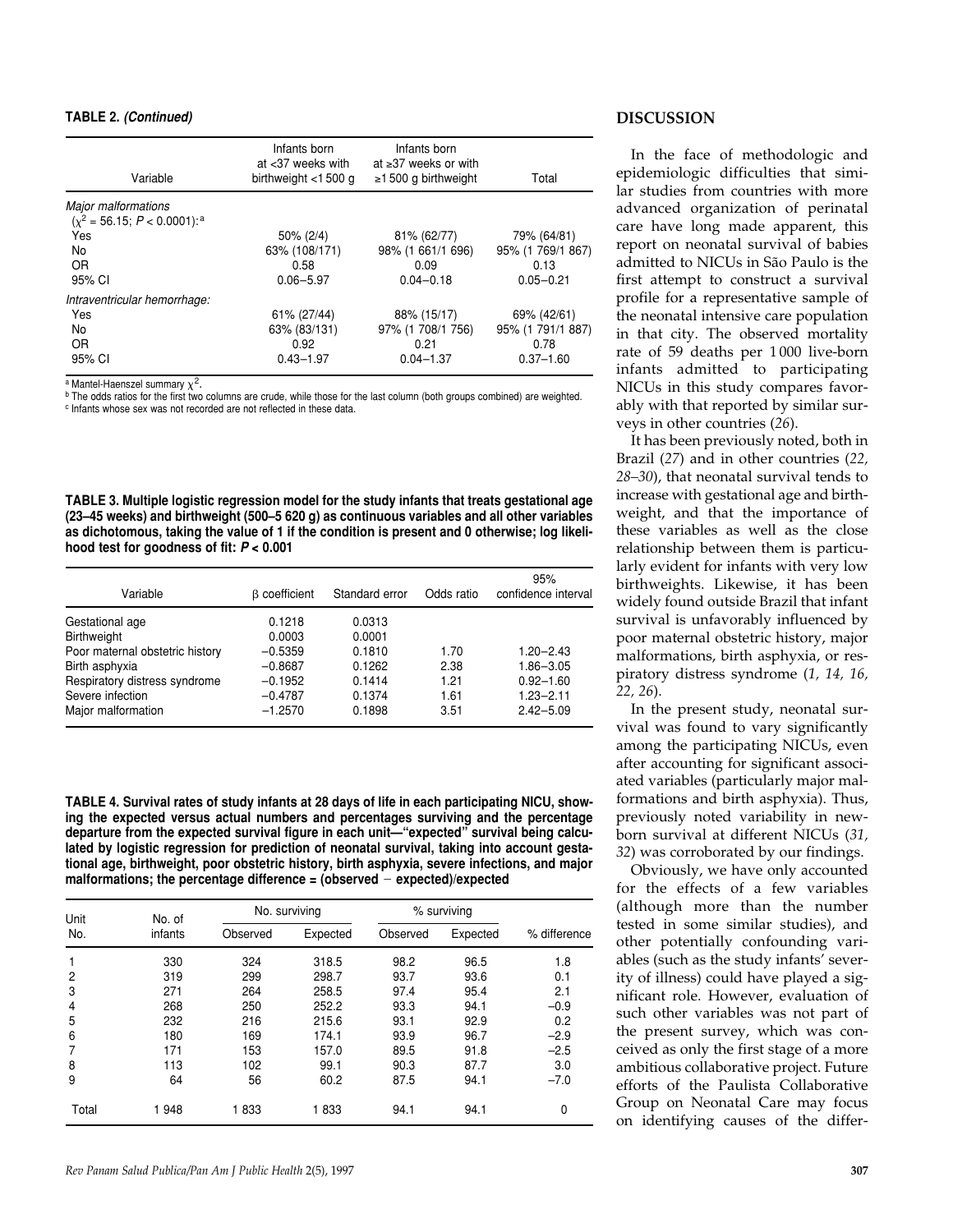ences in survival outcomes of patients at the various NICUs—including each baby's physiologic status and disease severity profile, as well as prevailing practices at the different NICUs.

Obviously, a wide range of factors affect the admission, management, and mortality of high-risk babies worldwide (*24*). However, even when priorities differ, common goals include sound care assessment, improved planning of interventions, and optimal deployment of resources (*33*). In the NICUs of developed countries, use of prognostic scoring systems (*26, 34, 35*) combined with obstetric ultrasound scans (*36*) has been recommended for assessing the risks of neonatal morbidity and mortality (*34*). However, much remains to be done to develop and assess scientifically appropriate technology in developing countries (*33, 37*), particularly in areas where scarce financial, planning, and teaching resources demand low-cost approaches (*38*). Therefore, from a Brazilian perspective the appraisal of neonatal intensive care appears as both a national and an international challenge (*1*). Within this context, creation of a permanent multicenter collaborative network for the continuing assessment of neonatal care in São Paulo and other regional settings

would seem appropriate, cost-effective, and worthwhile.

**Acknowledgments.** The authors and other team members extend their thanks to the staff members of the participating units for their cooperation. They also wish to thank Dr. João Yunes of the Pan American Health Organization in Washington, D.C., whose kind interest and availability rendered the study feasible, and also Daniela Miglio for secretarial assistance and Judy Baggott for help in editing the manuscript.

- **REFERENCES**
- 1. Sedin G (ed). Neonatal intensive care: state of art. *Int J Technol Assess Health Care* 1991; 7(suppl 1).
- 2. Boyle MH, Torrance GW, Sinclair JC, Horwood SP. Economic evaluation of neonatal intensive care of very-low-birth-weight infants. *N Engl J Med* 1983;308:456–473.
- 3. Office of Technology Assessment. *Health technology case study 38: neonatal intensive care for low birthweight infants: costs and effectiveness.* Washington, DC: OTA; 1987.
- 4. Silverman WA. Overtreatment of neonates? A personal retrospective. *Pediatrics* 1992;90: 971–976.
- 5. Sinclair J, Bracken MB. *Effective care of the newborn infant*. Oxford: Oxford University Press; 1992.
- 6. Relier JP. Effects of technologic and sociocultural changes on the practice of neonatal medicine: a view from France. *Pediatrics* 1993;91: 501–504.
- 7. Kotelchuck M. The adequacy of prenatal care utilization index: its US distribution and association with low birthweight. *Am J Public Health* 1994;84:1486–1489.
- 8. Holthof B, Prins P. Comparing hospital perinatal mortality rates: a quality improvement instrument. *Med Care* 1993;31:801–807.
- 9. Field D, Hodges S, Mason E, Burton P. Survival and place of treatment after premature delivery. *Arch Dis Child* 1991;66:408–411.
- 10. LeFevre M, Sanner L, Anderson S, Tsutakawa R. The relationship between neonatal mortality and hospital level. *J Fam Pract* 1992;35: 259–264.
- 11. World Bank. *World development report 1993: investing in health*. Washington, DC: World Bank; 1993. (Report No. 11778).
- 12. D'Souza S. The assessment of preventable infant and child deaths in developing countries: some applications of a new index. *World Health Stat Q* 1989;42:16–25.
- 13. Frerichs RR. Epidemiologic surveillance in developing countries. *Annu Rev Public Health* 1991;12:257–280.
- 14. Kramer MS. Determinants of low birth weight: methodological assessment and meta-analysis. *Bull World Health Organ* 1987;65:663–737.
- 15. Wainer S, Khuzwayo H. Attitudes of mothers, doctors, and nurses toward neonatal intensive care in a developing society. *Pediatrics* 1993; 91:1171–1175.
- 16. Ibrahim SA, Babikert AG, Amin IK, Omer MIA, Rushwan H. Factors associated with high risk of perinatal and neonatal mortality: an interim report on a prospective community-based study in rural Sudan. *Paediatr Perinatal Epidemiol* 1994;8:193–204.
- 17. United Nations Development Programme. *Human development report 1992*. Oxford: Oxford University Press; 1992.
- 18. Haines A. Health care in Brazil. *Br Med J* 1993;306:503–506.
- 19. Fiori RM, Fiori HH, Hentschel H. Mortalidade perinatal no Rio Grande do Sul. *J Pediatr (Rio J)* 1989;65:72–85.
- 20. D'Andretta Tanaka AC, De Siqueira AAF, Bafile PN. Situação de saúde materna e perinatal no estado de São Paulo, Brasil. *Rev Saude Publica* 1989;23:67–75.
- 21. Barros FC, Victora CG, Vaughan JP. The Pelotas (Brazil) birth cohort study 1982–1987: strategies for following up 6 000 children in a developing country. *Paediatr Perinatal Epidemiol* 1990;4:205–220.
- 22. Italian Collaborative Group on Preterm Delivery. Prenatal and postnatal factors affecting short-term survival of very low birth weight infants. *Eur J Pediatr* 1988;147:468–471.
- 23. The Investigators of the Vermont-Oxford Trials Network Database Project. The Vermont-Oxford Trials Network: very low birth weight outcomes for 1990. *Pediatrics* 1993;91:540–545.
- 24. Bonati M, Balocco R. Low birth weight infants. *Kangaroo* 1992;1:58–65.
- 25. Yunes J, Campos O. Health services in the metropolitan region of São Paulo. *Bull Pan Am Health Organ* 1989;23:350–356.
- 26. Richardson DK, Phibbs CS, Gray JE, McCormick MC, Workman-Daniels K, Goldmann DA. Birth weight and illness severity: independent predictors of neonatal mortality. *Pediatrics* 1993;91:969–975.
- 27. Victora CG, Barros FC, Vaughan JP, Teixeira AMB. Birthweight and infant mortality: a longitudinal study of 5 914 Brazilian children. *Int J Epidemiol* 1987;16:239–245.
- 28. Verloove-Vanhorick SP, Verwey RA, Brand R, Gravenhorst JB, Keirse MJNC, Ruys JH. Neonatal mortality risk in relation to gestational age and birthweight. *Lancet* 1986; 1:55–57.
- 29. Howell EM, Vert P. Neonatal intensive care and birth weight-specific perinatal mortality in Michigan and Lorraine. *Pediatrics* 1993;91: 464–469.
- 30. Alo CJ, Howe HL, Nelson MR. Birth-weightspecific infant mortality risks and leading causes of death. *Am J Dis Child* 1993;147: 1085–1089.
- 31. Avery ME, Tooley WH, Keller JB, Hurd SS, Bryan MH, Cotton RB, et al. Is chronic lung disease in low birth weight infants preventable? A survey of eight centers. *Pediatrics* 1987;79:26–30.
- 32. Horbar JD, McAuliffe TL, Adler SM, Albersheim S, Cassady G, Edwards W, et al. Variability in 28-day outcomes for very low birth weight infants: an analysis of 11 neonatal intensive care units. *Pediatrics* 1988;82:554–559.
- 33. Panerai RB, Almeida RT, Freire SM, Chaim DMVR, Miranda MZ, Madureira LCA, et al. Perspectives on health technology assessment in Latin America. *Int J Technol Assess Health Care* 1993;9:76–84.